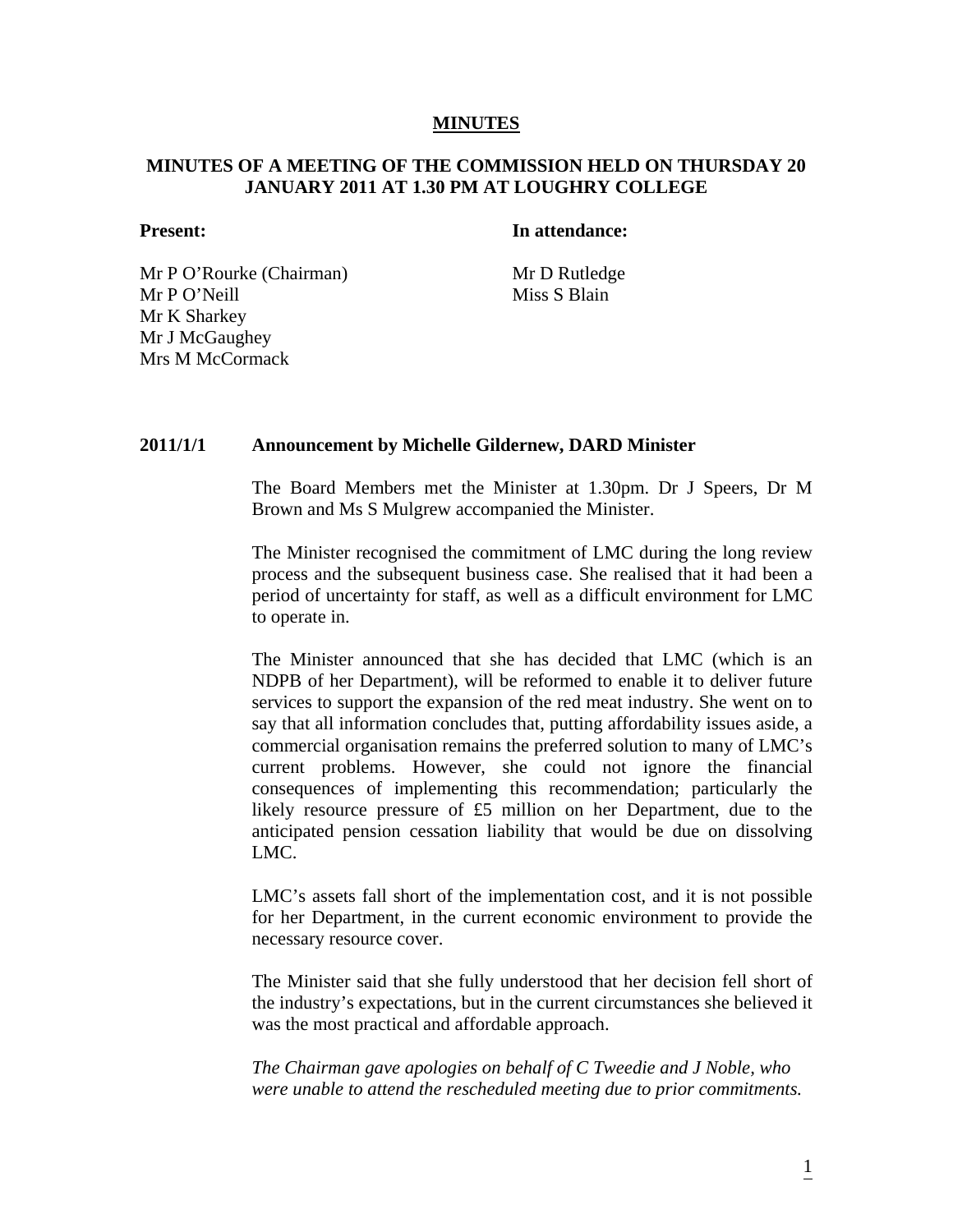In response to the Minister's announcement, the Chairman expressed the Board's and the red meat industry's extreme disappointment. The decision, at the end of the day, came down to money, and LMC was now in something of a half-way house.

 The individual Board Members reiterated the Chairman's comments, and encouraged the Minister and her Officials to work towards finding a way forward for LMC within the constraints of NDPB status. The Minister agreed that an Implementation Group be set up to consider how governance and operational aspects of LMC could be reformed. Dr J Speers advised that DARD had re-engaged with DFP to seek an AME status for LMC operations. The Minister was reluctant to give either a timescale or an assurance to the resolution of these issues, but advised the Board of her political and personal commitment to deal with the matter as a priority.

#### *The Minister and her Officials left the meeting at 2.40pm*

 The Board Members discussed their response to the Minister's decision, and the contents of a subsequent LMC press release.

 **Action Point:** The Chief Executive and Chairman will draft a press release for publication at lunchtime on 21 January 2011. Board Members will be emailed the finalised LMC press release for information only, prior to the publication.

 **Action Point:** The Board agreed that LMC's representatives on the Implementation Group will be P O'Neill, K Sharkey, the Chairman and the Chief Executive.

#### **2011/1/2 Minutes**

The minutes of a meeting held on 15 December 2010, taken as read, were approved by the Commission and signed by the Chairman

Proposed: Mr P O'Neill Seconded: Mrs M McCormack

#### **2011/1/3 Matters Arising**

 *Withheld – Commercially Sensitive* 

#### **Meeting with Dr J Speers – 13 January 2011**

The Chief Executive confirmed that this was the case under current procurement guidelines, but repeated that he felt it would be unlikely that a valid business case could be prepared to approve such expenditure.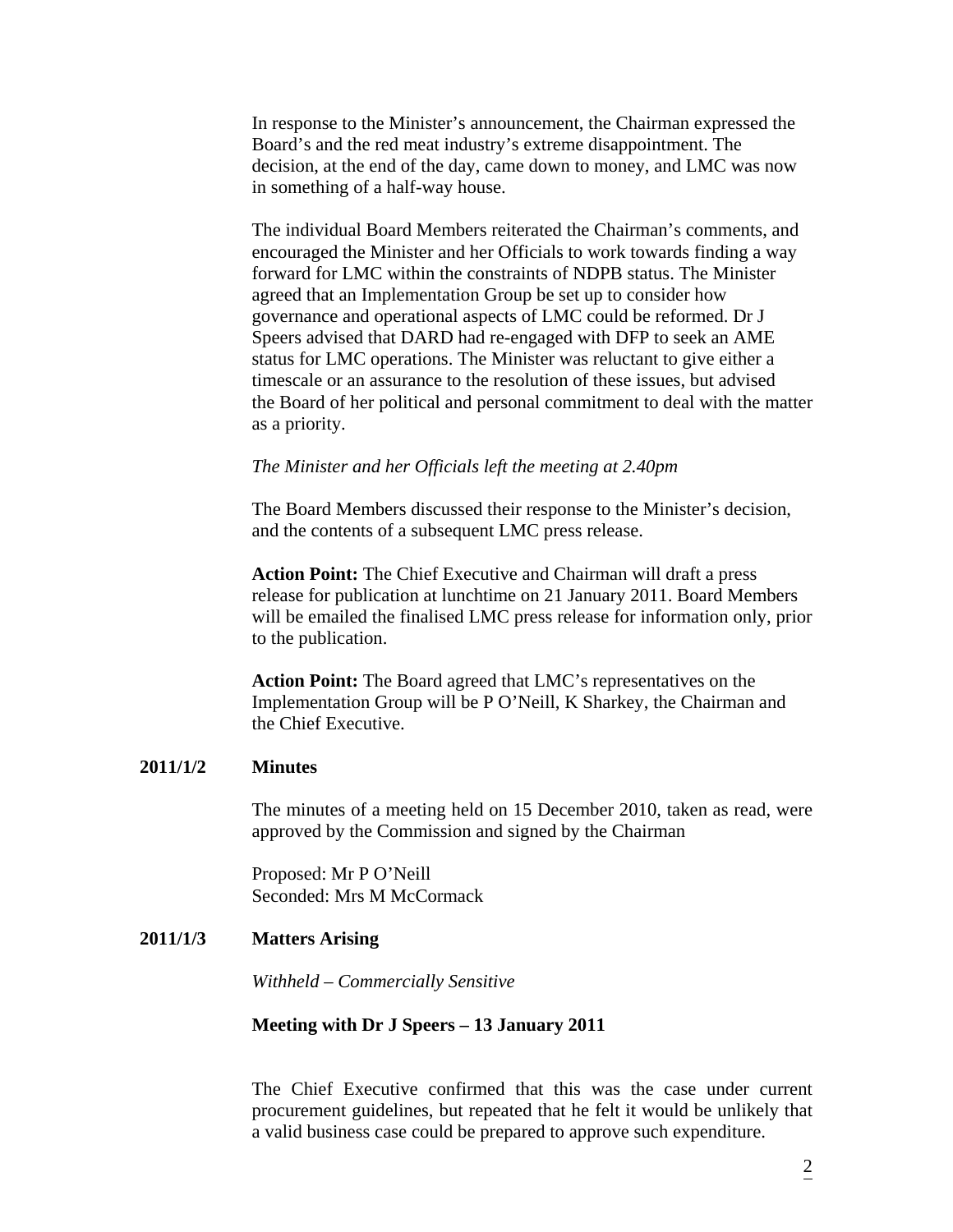# **2011/1/4 Chairman's Report**

The Chairman updated the Board on meetings and discussions he had been involved in since the last Board meeting.

## **Industry Feed Assurance Group Report**

The Chairman commented on the well attended launch event on 18 January 2011 for the IFAG report. This was an excellent example of the work of LMC in facilitating agri-food industry initiatives.

## **2011/1/5 Chief Executive's Report**

## **FSA Meat Hygiene Consultation – Draft Response**

**Action Point:** The Board approved the draft response document. The Chief Executive will forward the response to FSA NI.

## **CAP Consultation – Draft Response**

A draft response had been circulated to the Board. Some amendments and clarification were proposed by the Board Members.

 **Action Point:** The Chief Executive will revise the draft response to incorporate the Board's suggestions before submitting to DARD before the end of January 2011.

## **2011/1/6 Marketing Report**

The report was noted.

The Chief Executive advised the Board that the Marketing Director had returned from maternity leave; initially on a part-time basis.

**Action Point:** The Board asked the Chief Executive to convey to the Education Services Manager its appreciation for her contribution to LMC during recent staff absences in the Marketing Department.

## **2011/1/7 Classification Services Report**

The report was noted.

## **VIA**

Mr P O'Neill advised the Board that VIA machines were expected to be operational in meat plants at the end of January 2011.